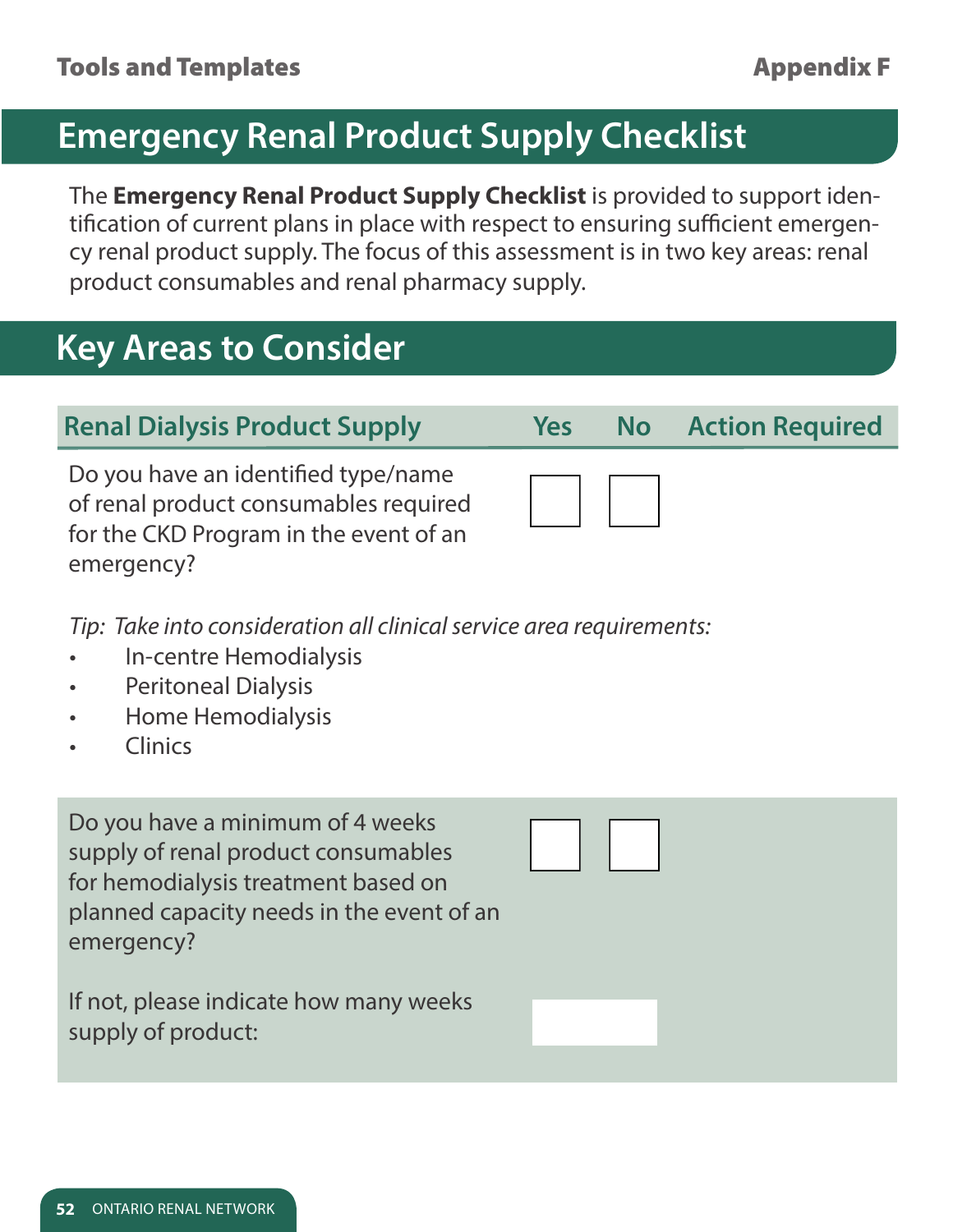## **Renal Dialysis Product Supply (Cont'd.) Yes No Action Required**

Do you have a minimum of 4 weeks supply of renal product consumables for peritoneal dialysis treatment based on planned capacity needs in the event of an emergency?

If not, please indicate how many weeks supply of product:

Is an emergency supply of renal product consumables for dialysis therapy stored on site?

Is an emergency supply of renal product consumables for dialysis therapy stored off site?

If emergency supplies of renal product consumables are stored off site, is there a process identified for the rapid transfer of product supply to the CKD program in the event of an emergency?

Do you have an emergency product supply agreement with product vendors?

Do you have both a primary and secondary product supply vendor in the event of an emergency?

Do you have 24/7 emergency contact information and support available for renal product suppliers?





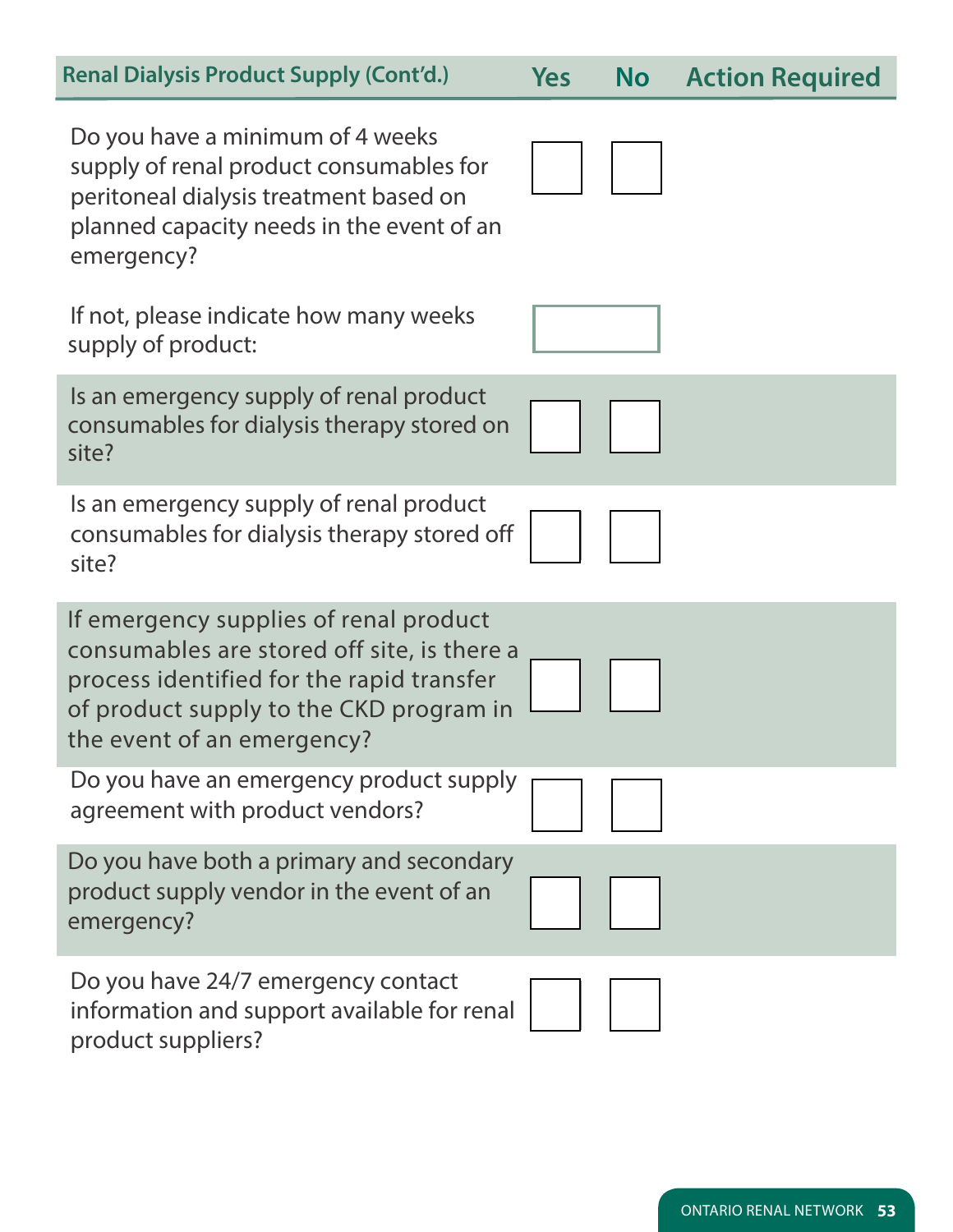| <b>Renal Dialysis Product Supply (Cont'd.)</b>                                                                                                                                                                                                                                  |  | <b>No</b> | <b>Action Required</b> |
|---------------------------------------------------------------------------------------------------------------------------------------------------------------------------------------------------------------------------------------------------------------------------------|--|-----------|------------------------|
| Do vendors have local and/or regional<br>warehousing or logistics support of<br>product supplies to support CKD program<br>needs in the event of an emergency?<br>Tip: Note details of product vendor support with off site by way of<br>warehousing or logistics capabilities. |  |           |                        |
| Are emergency renal product consumable<br>supplies designated "For Use in the Event of<br>an Emergency Only"?                                                                                                                                                                   |  |           |                        |
| Are emergency renal products<br>designated as "Emergency Use Only"<br>labelled, inventoried, managed and<br>secure?                                                                                                                                                             |  |           |                        |
| <b>Notes</b>                                                                                                                                                                                                                                                                    |  |           |                        |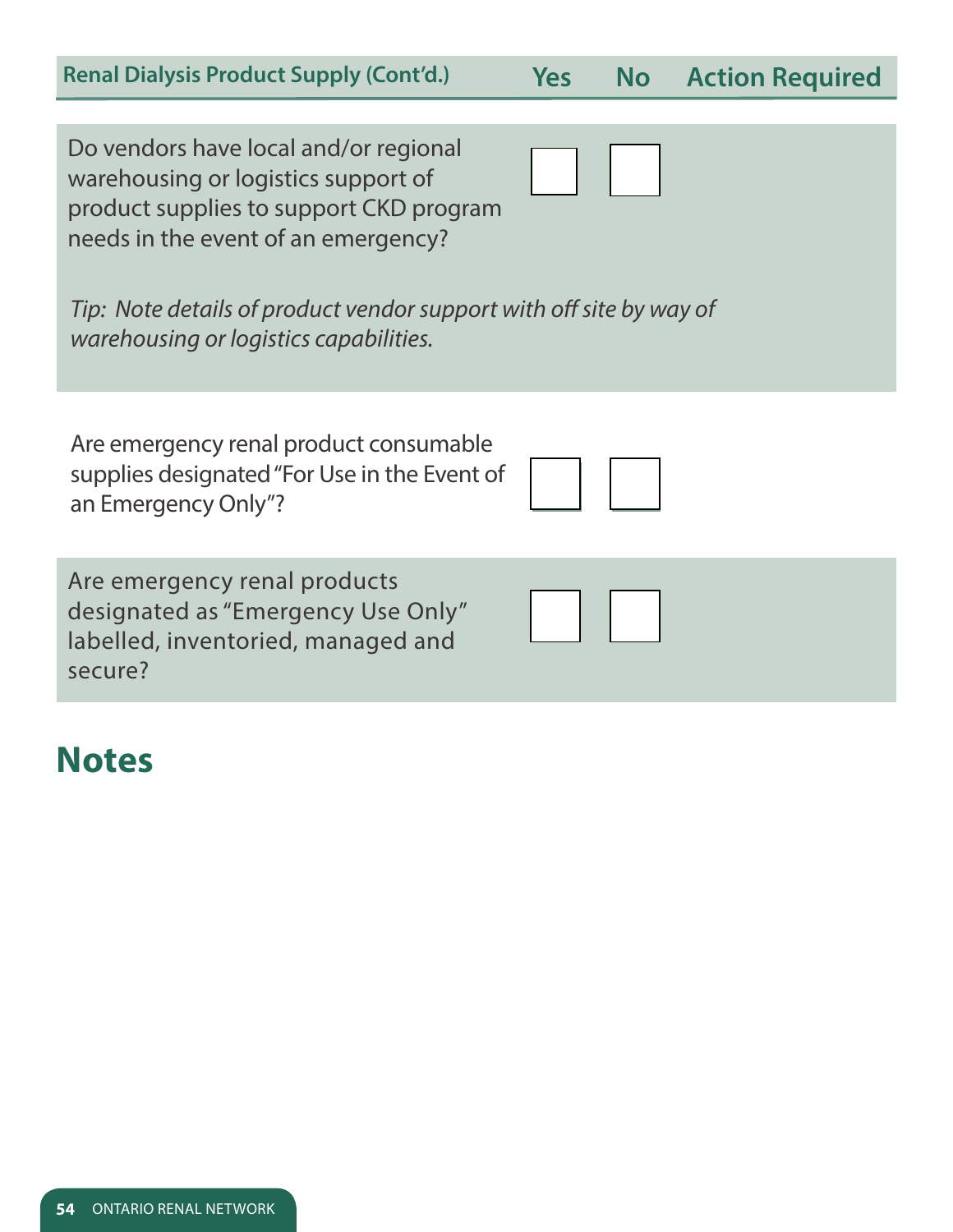Have you identified the type/name of renal pharmacy products required for the CKD

Program in the event of an emergency?

Tip: Take into consideration all clinical service area requirements:

- In-centre Hemodialysis
- Peritoneal Dialysis
- Home Hemodialysis
- Clinics

Do you have a minimum of 4 weeks supply of renal pharmacy products based on planned capacity needs in the event of an emergency?

If not, please indicate how many weeks supply of product:

Is an emergency supply of renal pharmacy products for CKD patients stored on site?

Is an emergency supply of renal pharmacy products for CKD patients stored off site?

If emergency supplies of renal pharmacy products are stored off site, is there a process identified for rapid transfer of product supply to the CKD program in the event of an emergency?

**Renal Pharmacy Products Yes No Action Required**